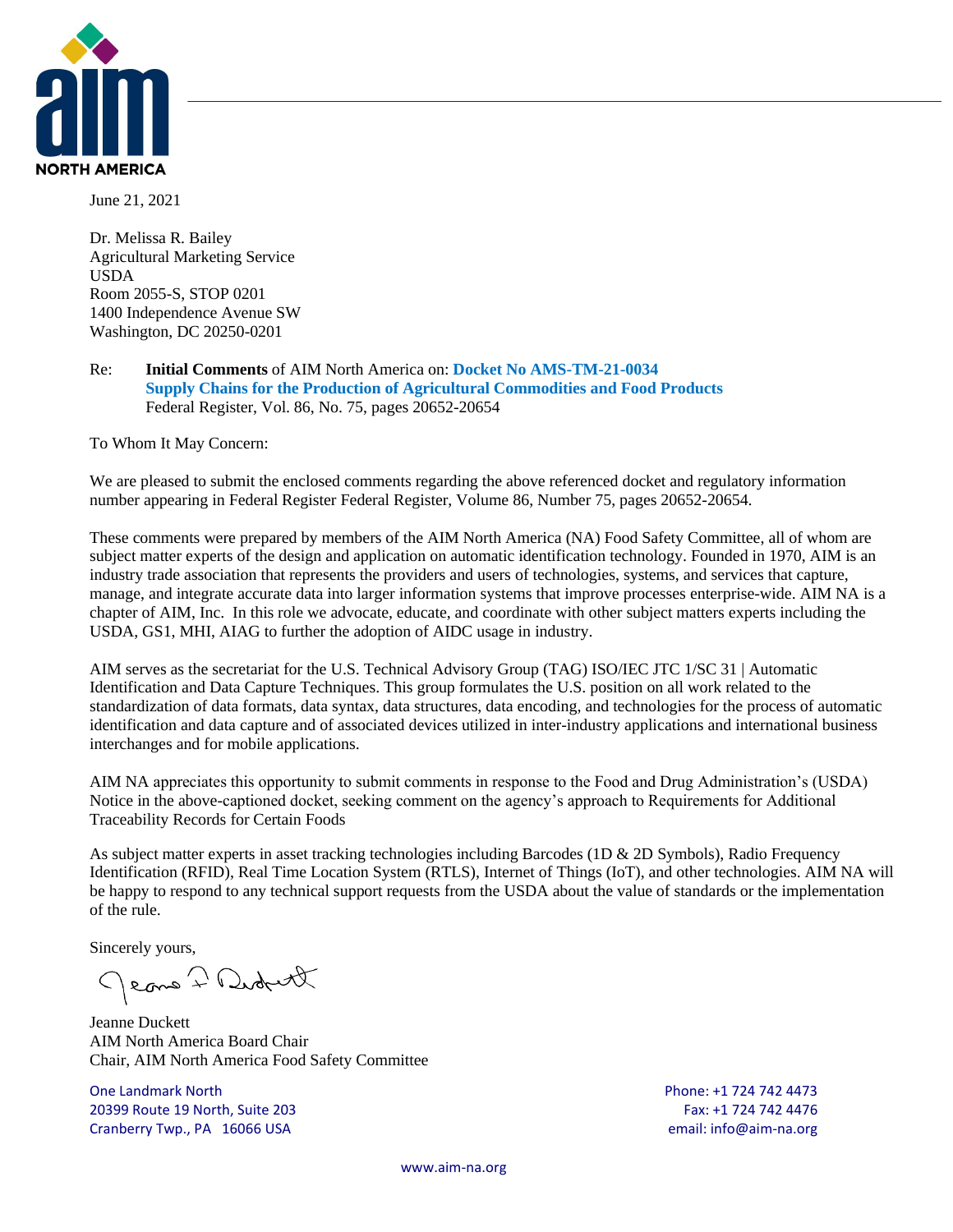# INTRODUCTION AND SUMMARY

AIM North America (NA), as an industry recognized advocate for standards development and advocacy of AIDC technologies meets the requires of a non-governmental organization identified in section 1 of the executive order, appreciates this opportunity to submit comments in response to the United States Department of Agriculture's (USDA) Notice for request to comment for Supply Chains for the Production of Agricultural Commodities and Food Products.

AIM NA supports USDA's focus on resilient, diverse, and secure supply chains to help ensure U.S. economic prosperity and national security. The Executive Order (EO) looks to enhance the accessibility, availability, and quality of critical goods and materials underlying agricultural and food product supply chains. Under section 6(b) of E.O. 14017, "critical goods and materials" means goods and raw materials currently defined under statute or regulation as "critical" materials, technologies, or infrastructure. Challenges addressed in this paper will include recommendations for new technology evaluation and adoption related to food supply chain resilience as authorized by the Clean Air Act of 1970 and the Agricultural Risk Protection Act of 2000.

- I. Capacities of the United States, including the ability to modernize to meet future needs, including food processing (such as meat, poultry, and seafood processing) and safe distribution.
- II. Gaps in domestic manufacturing capabilities, including nonexistent, extinct, threatened, or supply chains with a single point of failure, single or dual suppliers, or limited resilience.
- III. Address risks posed by climate change to the availability, production, or transportation of critical goods and materials capacity, improve efficiency, and have a climate benefit due to lower energy use, less food waste, or hasten capture of by-products and co-products.
- IV. Address the visibility of natural, market, economic, geopolitical, human-rights or forced-labor risks or other contingencies that may disrupt, strain, compromise ore eliminate the supply chain including risks posed by supply chains' reliance of digital products.
- V. Developing domestic supplies developing workforce capabilities, strengthen market transparency, including traceability, consumer connection, brand protection, inventory management and supply chain visibility.
- VI. Review on the Government-wide effort to strengthen supply chains, including identification for opportunities to coordinate actions with ongoing efforts that could be considered duplicative of the work of Executive Order, "America's Supply Chains" (86 FR 11849) (E.O. 14017), dated February 24, 2021.

One of the most significant challenges to achieving actionable and reliable food supply chain information that drives resilience and transparency is the absence of a clearly defined minimally viable product data set of critical tracking events and key data elements. Additionally, formal validation of the minimum viable product data set by authorized certification bodies may be necessary when appropriate.

- Focus on the fundamentals of supply chain visibility: Globally Unique Identifier contained in a Data Carrier (i.e. 2D Barcode, RFID, NFC, digital watermark, Bluetooth® etc.) attached to item and captured automatically at defined points (i.e. Commission, Receiving, Shipping, Transformation, Consumption) with an agreed upon set of attributes.
- Clearly defined protocol for recall of product from the industry what information will be provided Brand, Location, Item Number, Lot, Expiration Date and what are the responsibilities of the receiving party.
- Define standardized data syntaxes and format for an interoperable exchange of information between the parties exchanging it.

It is important to note the core technologies referenced herein are mature and stable, demonstrated value-add technologies; some of which have been in use since the 1970's. The USDA needs to encourage the adoption of a common "language" to share information between the supply chain partners, thus removing barriers, increasing speed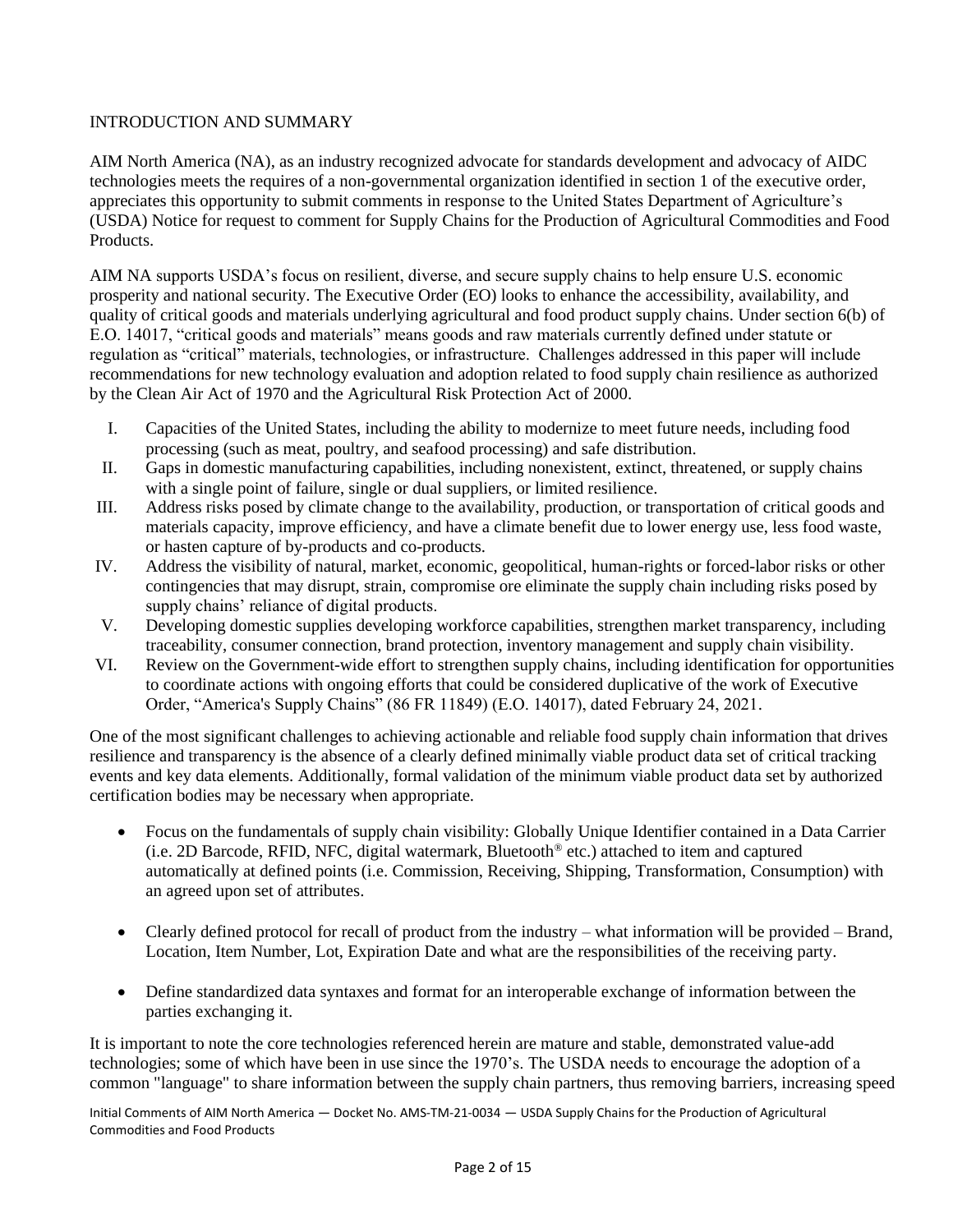of deployments, and eliminating different interpretations. Clear examples of what and how information is shared and will help eliminate errors and drive adoption.

- Handwritten documents and keying have a couple percentage points of error, whereas barcode scanning is 99.9999+% accurate. On average, the accuracy of barcode scanners is 1 error for every 70 million pieces of scanned information. [\(MultiChannelMerchant: 11 Ways Barcode Can Improve Your Ecommerce Fulfillment](https://multichannelmerchant.com/blog/11-ways-barcode-can-improve-ecommerce-fulfillment-operations/#:~:text=Handwritten%20documents%20and%20keying%20have,million%20pieces%20of%20scanned%20information)  [Operations; July 22, 2019\)](https://multichannelmerchant.com/blog/11-ways-barcode-can-improve-ecommerce-fulfillment-operations/#:~:text=Handwritten%20documents%20and%20keying%20have,million%20pieces%20of%20scanned%20information)
- Brand owners and retailers who used RFID technology to optimize inventory management and reconcile product shipments were capable of achieving 99.9% order accuracy. Retailers who do not validate 100% of inbound shipments are susceptible to greater inventory inaccuracy. When RFID was not implemented, 69% of inbound orders (shipped from brands and received by their retailer partners) contained errors. These errors were revealed in picking, shipping, and receiving, resulting in inventory inaccuracies and potential costly chargebacks from the retailers to the brand owner. (GS1 US: New Study from Auburn University RFID Lab [and GS1 US Confirms RFID Enables Nearly 100% Order Accuracy for Retail; October 10, 2018\)](https://www.gs1us.org/what-we-do/about-gs1-us/media-center/press-releases/detail/articleid/1296/new-study-from-the-auburn-university-rfid-lab-and-gs1-us-confirms-rfid-enables-nearly-100-order-accuracy-for-retail)
- Raises Inventory Accuracy from 63% 95%. Reduces out of stocks (OOS) by 50%, Cuts cycle time by 96% [\(GS1 US EPC/RFID Data Exchange Study; 2018\)](https://www.gs1us.org/DesktopModules/Bring2mind/DMX/Download.aspx?Command=Core_Download&EntryId=1510&language=en-US&PortalId=0&TabId=134)
- Digital watermarks facilitate the encoding of identifiers redundantly on labels and packaging without impacting aesthetics or production costs. This is accomplished through traditional and emerging print technologies used in existing packaging and supply chain workflows. Through this redundant encoding, digital watermarks have shown substantial improvement of scan ease and scan performance (on average >24% in fixed position scanning environments), as well as improved readability of damaged and irregular shaped items with manual or automated scanning (>99%). (International Journal of Industrial Ergonomics 72 (2019) 80 - [85: An Imperceptible Barcode Can Reduce the Muscle Activity Required to Scan Common](https://www.digimarc.com/docs/default-source/default-document-library/international-journal-of-industrial-ergonomics.pdf?sfvrsn=60eaf237_2)  [Consumer Packaged Goods\)](https://www.digimarc.com/docs/default-source/default-document-library/international-journal-of-industrial-ergonomics.pdf?sfvrsn=60eaf237_2)

# I. CAPACITIES OF THE UNITED STATES, INCLUDING THE ABILITY TO MODERNIZE TO MEET FUTURE NEEDS, INCLUDING FOOD PROCESSING (SUCH AS MEAT, POULTRY, AND SEAFOOD PROCESSING) AND SAFE DISTRIBUTION

AIM NA encourages USDA to adopt policies to facilitate the use of technology to address supply chain capability by requiring or incentivizing the use of global unique identifiers that can be used to trace each end-consumption item; specifying the minimum content to be tied to global unique identifiers; and requiring the use of technology to capture and share required information electronically. Technology providers will need to create viable solutions that address different company's capabilities, from low to high tech, exploring a range of systems from existing technologies such as EDI and barcodes, to RFID, blockchain and cloud technologies. With enhanced, technology-driven data management and automation, we can greatly increase the amount of data about the supply chain, action food safety issues quicker and with more precision, reduce food waste, and build more transparency between trading partners and end consumers. AIDC technologies not only enable a safe, stable, and efficient supply chain, but will enable companies to be more profitable, by reducing operating costs and enabling new services to end customers.

Increasingly globalized, complex supply chains have resulted in less visibility into food sourcing for customers and regulators. These trends are driving the need for digital transformation through the adoption of technology to bring automation, integrity, and data management solutions to supply chain traceability. Digital technology can enhance the ability to identify, respond to, and prevent food safety issues such as outbreaks, fluctuating market demand, target product nearing life to minimize waste and labor or resources utilized in the production. For example, the time it takes to identify the source of a contaminated food product can be drastically reduced compared to the status quo processes for recalls. Given recent food incidents, the use of digital technology has become even more needed, as it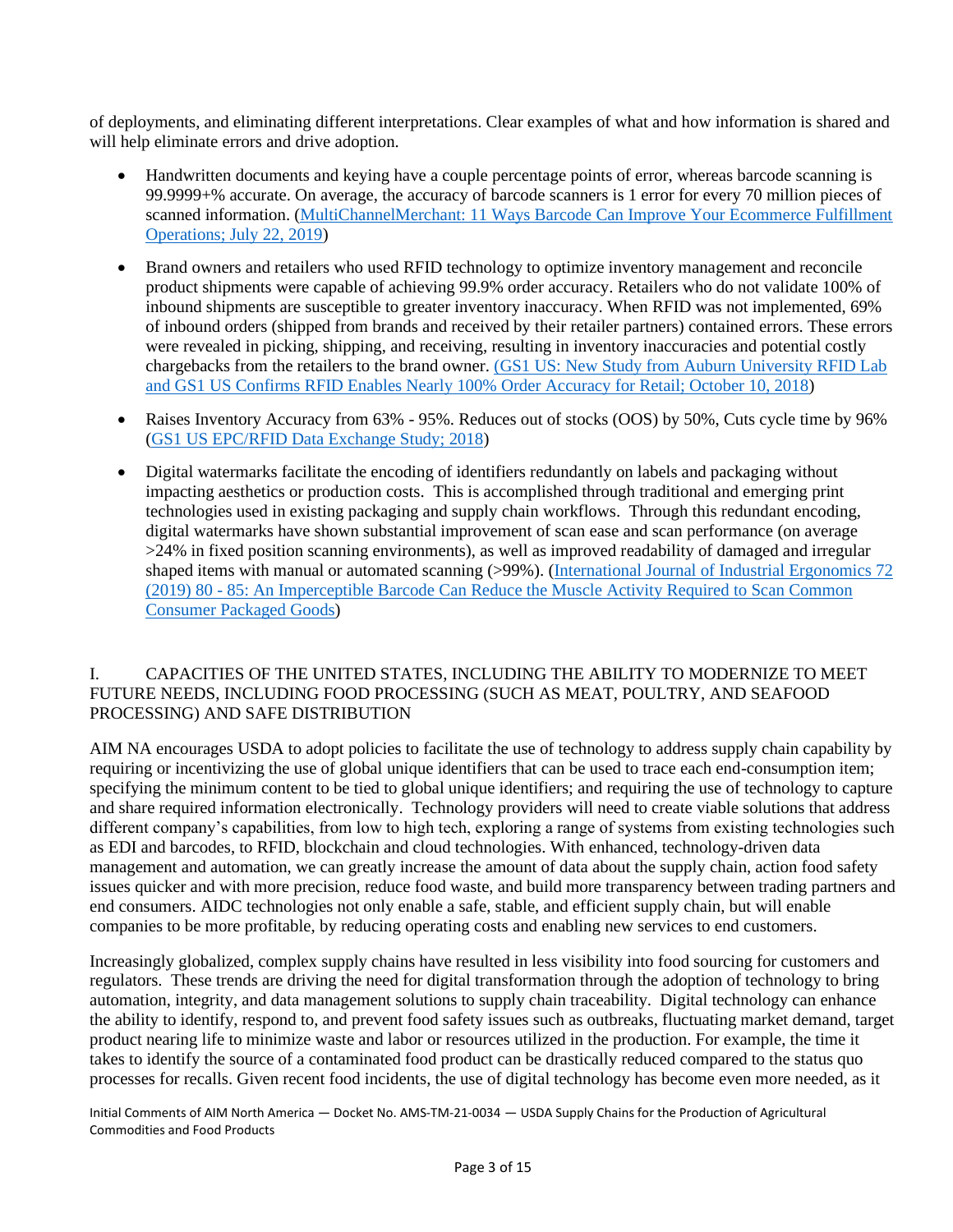can help to make full product data accessible throughout every stage of the food supply chain in the event of a recall. In addition to being able to implement precision recalls, the supply chain visibility quickly locating all impacted products from trace backs and trace forwards.

Neither a single method for collecting all food supply chain data nor a single repository for holding and sharing such information is feasible. Accordingly, interoperability is necessary (though not sufficient) to creating a traceable food supply chain. AIM NA believes interoperability requires USDA-backed global ISO based standards for both physical and digital identities to facilitate a system that allows supply chain participant's flexibility of approach in capturing and sharing supply chain content that is universally recognized by others in the supply chain. Such standards must support and encourage the use of technology [and automated collection] and be designed to last by facilitating the adoption of emerging technologies. Given the diversity that exists in the food supply chain, interoperability is necessary for achieving scalability, lowering adoption costs, and preventing the exclusion or elimination of smaller supply chain participants.

The use of standards for data carrier, data format and defined protocols to manage the exchange of information steers the enlargement of an ecosystem of companies specialized in the design and market of those standardized components, thus bringing down the total cost of the solution since multiple choices are available for market adoption. The federal government should adopt standards to set the baseline content – or data points – needed to facilitate a food supply chain that is both visible and actionable. These standards should require such baseline content to be physically or digitally tied to each end-consumption item entering the food supply chain in a manner that can be digitally captured. By establishing universal baseline requirements, each supply chain participant should be able to collect and share the same information (e.g. unique identifier, lot, batch, etc.) regardless of the technology or platform used.

On average, the typical American meal travels 1,500 miles from source to plate. The data about this food is stored on up to 12 different IT systems, only 3 are interoperable. [\(National Center for Approprate Technology: Food Miles:](https://attra.ncat.org/product/food-miles-background-and-marketing/)  [Background and Marketing\)](https://attra.ncat.org/product/food-miles-background-and-marketing/)

Without interoperability, a vast amount of critical food supply chain data remains in silos, preventing a visible supply chain. Additionally, the producers and growers at the start of the food supply chain tend to be small businesses, particularly as compared to the large distributors and retailers participating down the line. Often these smaller participants are asked to comply with multiple different transparency and traceability demands, which can be too burdensome to meet, particularly in the aggregate. Industry collaboration driven by interoperable standards is necessary to lower the technological and financial barriers to adoption and participation, particularly for smaller players. Standardization will also reduce the need for customization allowing for a more seamless and scalable onboarding processes for participants deploying transparency and traceability solutions.

To help demonstrate the scalability that can result from harmonized standards, USDA can take certain actions, such as conducting large-scale pilots with multiple participants from NGO's, supply chain members and technology partners.

Once standards are in place to ensure physical and digital identities are being utilized to tie universal baseline content to each end-consumption item, USDA should mandate the capture of such content at each critical event in the supply chain where the product either changes states or owners. To ensure actionable transparency, USDA must move beyond the one-step-forward, one-step back approach to ensure that baseline content is captured from end-to-end, or farm-to-fork. Missing information resulting from non-participation can cause dangerous delays in responding to food safety incidents and limit the ability of participating stakeholders to fully-capture the benefits of supply chain transparency. Any USDA traceability requirements should facilitate the use of technology to capture and share the required information electronically and easily. As food supply chains become more globalized and complex, paper (and non-automated) records have become increasingly inadequate tools for tracking supply chain data.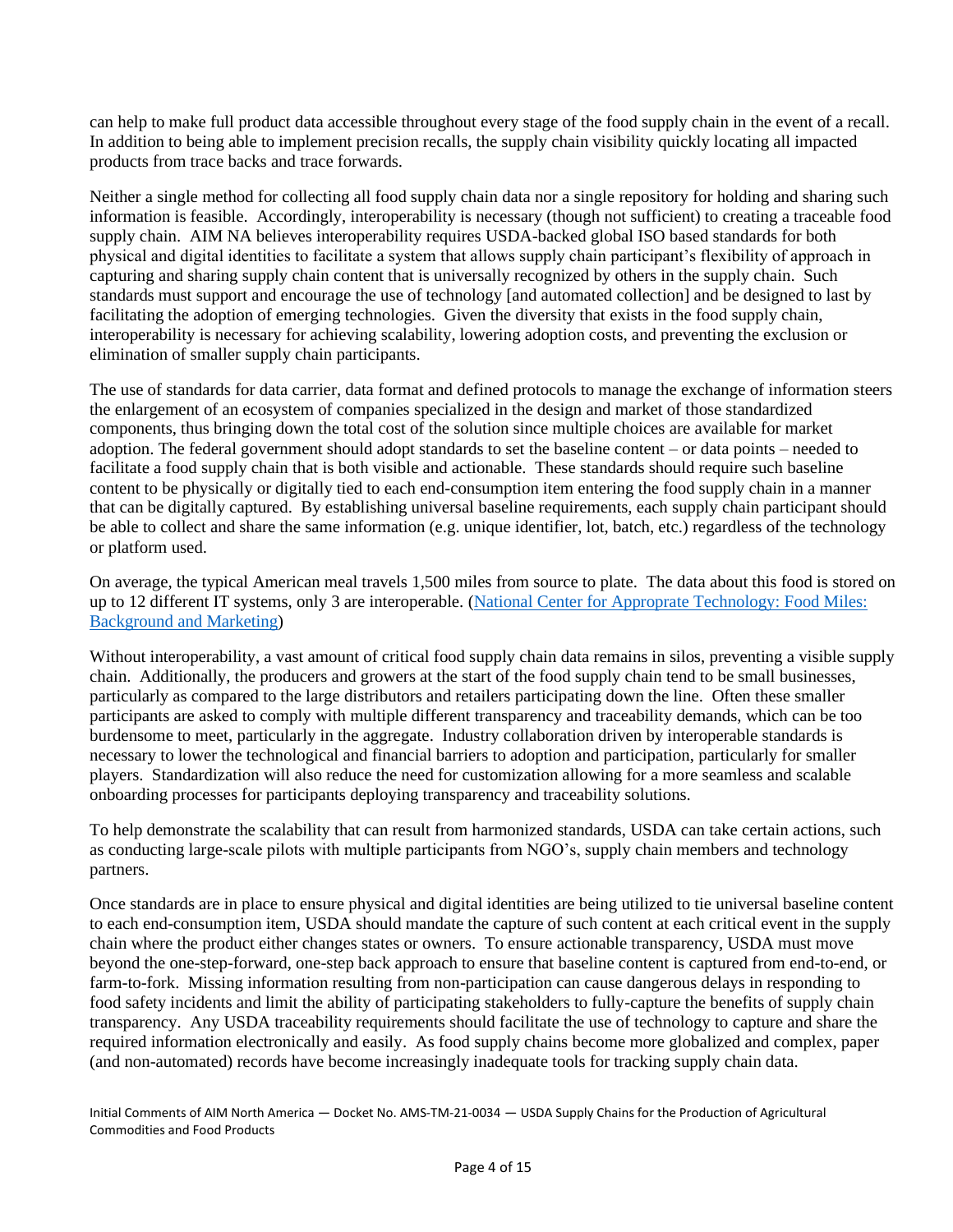As described in further detail below, a significant part of the business case – or incentive – for investing in traceability technology is responding to rapidly growing consumer demand for greater product information. Combined with advances in consumer technology (i.e., smart phones and constant internet access), consumers are demanding far more information than can be stored on a label or packaging. Intelligent, connected labels are the way of the future. To ensure regulations do not become obsolete before they can even be implemented, and to allow interested parties to maximize the benefits of deploying traceability solutions, USDA should ensure that its focus on specifying required data to be collected and points in the supply chain to collect the data not on specific technology, this approach will make regulations evergreen evolving with technology.

For example, automatic logging of product movement through the supply chain creates an electronic trail that can make it more difficult to introduce forgeries into the supply chain. However, to realize the full potential of end-to-end security and efficiency through automation we need uniformity of adoption at scale. USDA should focus on incentivizing and fostering the adoption of these existing and emerging technologies to realize those benefits. (as is being done in the [Strengthening Organic Enforcement; USDA\)](https://www.ams.usda.gov/rules-regulations/strengthening-organic-enforcement-proposed-rule)

# II. GAPS IN DOMESTIC MANUFACTURING CAPABILITIES, INCLUDING NONEXISTENT, EXTINCT, THREATENED, OR SUPPLY CHAINS WITH A SINGLE POINT OF FAILURE, SINGLE OR DUAL SUPPLIERS, OR LIMITED RESILIENCE.

Having real-time visibility into your supply chain can help build resilience in several ways, such as better inventory control, the ability to track supply chain performance, and access to historical inventory and order data. At the ECRLoss center in the EU, it was demonstrated that Retailers inventory was inaccurate to a significant extent, 63- 73%. [\(ECR Community Shrinkage & On-Shelf Availability Group: Inventory Inaccuracy in Retailing: Does it](https://cpb-eu-c1.wpmucdn.com/sites-wordpress.em-lyon.com/dist/e/34/files/2019/11/Final-Report-on-IRA1.pdf).)  Matter? [Report; October 2019\)](https://cpb-eu-c1.wpmucdn.com/sites-wordpress.em-lyon.com/dist/e/34/files/2019/11/Final-Report-on-IRA1.pdf).) Correcting this inventory inaccuracy could potentially provide a 4%-8% sales uplift. As one of the retailer members of ECR shared, their board regularly pour over and inspect new ways to grow retail sales that most often require big investment and high risk, yet here we have new research that shows that by just improving the accuracy of their inventory records they can drive sales, with little risk and potentially, a low level of investment. This is important because 70% of Americans consistently respond that the availability of fresh food is important to them. Inaccurate inventory can potentially lead to panic buying and food waste with the result that retailers need to increase their safety stock. With the increase in buy online pick up in store (BOPIS) and other ecommerce purchases, inaccurate inventory leads to great customer dissatisfaction.

Not only is supply chain visibility important to meet ecommerce objectives, but it is also important to meet consumer expectations for food product recalls. A survey of consumers from FMI and Label Insights found that consumers expect a one- to two-day turnaround in addressing a recall and they care a great deal about clarity in food labeling: 57% want to see as much information on a label as possible. This includes country of origin, allergen information and identification of genetically modified ingredients. [\(FMI Report: The Transparency Imperative: Product Labeling](https://www.ift.org/news-and-publications/food-technology-magazine/issues/2014/october/features/traceability)  [from the Consumer Perspective; 2018\)](https://www.ift.org/news-and-publications/food-technology-magazine/issues/2014/october/features/traceability). With the consumer's expectation for a 48-hour turnaround time for recall and [NPR reporting the Federal Government response time is 57 days](https://www.npr.org/sections/thetwo-way/2017/12/28/573987023/fda-takes-too-long-to-recall-tainted-food-federal-investigators-say) – there is clearly a disconnect.

Clearly the United States food system can be improved. At the same time what is the response of other countries is documented by the IFT Global Food Traceability center, 13 countries including several in the EU, Asia and Australia/New Zealand scored better than the US in food traceability laws. [\(IFT, Food Technology Magazine,](https://www.ift.org/news-and-publications/food-technology-magazine/issues/2014/october/features/traceability)  [Global Food Traceability: Harmonizing Regulations and Best Practices; October 1, 2014\)](https://www.ift.org/news-and-publications/food-technology-magazine/issues/2014/october/features/traceability)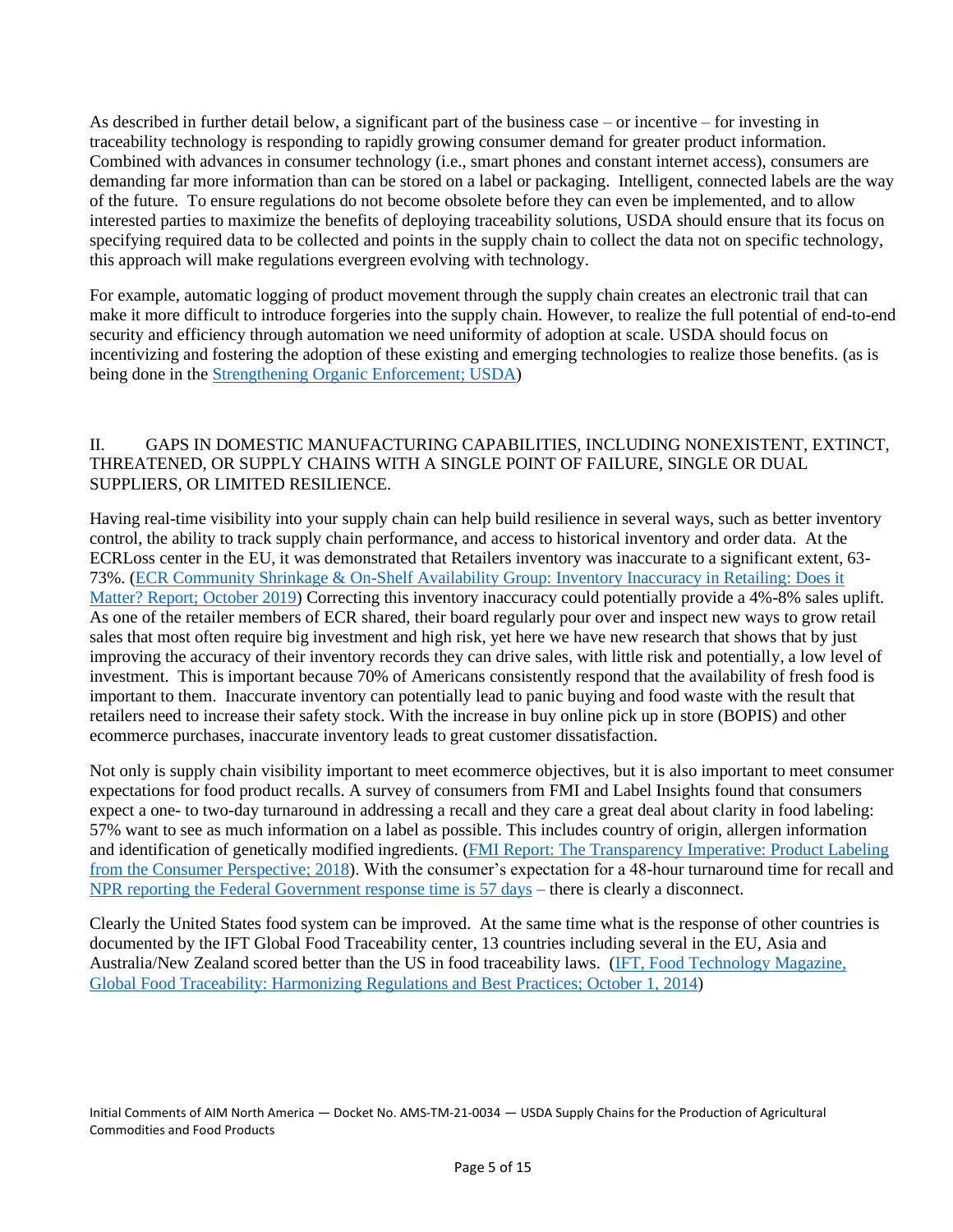# III. ADDRESS RISKS POSED BY CLIMATE CHANGE TO THE AVAILABILITY, PRODUCTION, OR TRANSPORTATION OF CRITICAL GOODS AND MATERIALS CAPACITY, IMPROVE EFFICIENCY, AND HAVE A CLIMATE BENEFIT DUE TO LOWER ENERGY USE, LESS FOOD WASTE, OR HASTEN CAPTURE OF BY-PRODUCTS AND CO-PRODUCTS

Food supply chain participants stand to benefit from implementing technology-driven food traceability systems. Two of the most significant benefits categories are operational efficiencies related to inventory and labor and market access in the form of brand power and customer satisfaction. The public simultaneously stands to benefit from investment in a traceable food supply chain through improved outbreak prevention and response, reductions in food waste, and consumer protection.

# Addressing Inventory Management & Food Waste

By making every product visible in a business's electronic inventory management system, companies are able to have greater efficiency and agility of operations, substantially reducing understocking and overstocking challenges. In the retail context, electronic product tracking can provide detailed data on demand for individual products in specific stores and regions, enabling more efficient ordering, planning, and pricing. In many cases, the savings from reduced labor costs would offset the investment in such a system.

Every year, approximately 1.3 billion tons of food are lost or wasted around the world—an amount that could feed almost half of the world's population, according to a report from the [North American Initiatives on Food and Organic](http://www3.cec.org/islandora/en/item/11771-characterization-and-management-organic-waste-in-north-america-foundational-en.pdf)  [Waste study completed in 2018](http://www3.cec.org/islandora/en/item/11771-characterization-and-management-organic-waste-in-north-america-foundational-en.pdf)

In North America, approximately 168 million tons of food are wasted every year—with Americans wasting 915 lbs. per person; Canadians, 873 lbs. per capita; and Mexicans, 549 lbs. per individual—according to a [new study from](http://www.cec.org/flwm/)  [The Commission for Environmental Cooperation \(CEC\)](http://www.cec.org/flwm/) in Montréal.

Food production uses 25 percent of all fresh water consumed in the United States, requires 80 million acres of farmland, and accounts for 13 percent of total carbon emissions. About 40 percent of the food produced in the United States goes uneaten — costing more than \$200 billion annually and 1 trillion dollars globally. Eliminating food waste in the grocery and food service sectors are an important step toward mitigating the unsustainable impacts of our food system on water, air, climate, and wildlife.

[ECRLoss](https://www.ecrloss.com/) academic center in the EU has conducted extensive research into waste. Two of the primary drivers of food waste can be addressed by correctly inaccurate inventory records and driving consumer trust by having inventory available when needed and reducing safety stock. The goal of the study was to understand the amount of waste generated at the retail level, improve performance of the fresh supply chains by creating awareness, create benchmark tools and a priority implementation list.

The retailers involved in the study believed if they could impact retail waste by increasing on shelf life by 1 day it not only reduced waste at the retailer but in the home by providing more shelf life. Eliminating food waste in the grocery sector could have a ripple effect across society that could help address hunger, save money, conserve water and land, create more efficient agricultural systems, reduce greenhouse gas emissions and protect endangered species. Customers have taken notice of the massive problem of wasted food in the United States and want responsible businesses to act.

-- 3 retailers (9 stores each), 27 stores and 2400 items monitored for 1 year. Each store provided the case pack size, store shelf life (produce shelf life on the moment the produce enters the store) , daily sales, waste and supply - promotional items were filter out as aberrations for this study - reported waste included discounted items that close to the expiration date measured in consumer units. Waste was calculated based on a percentage of sales.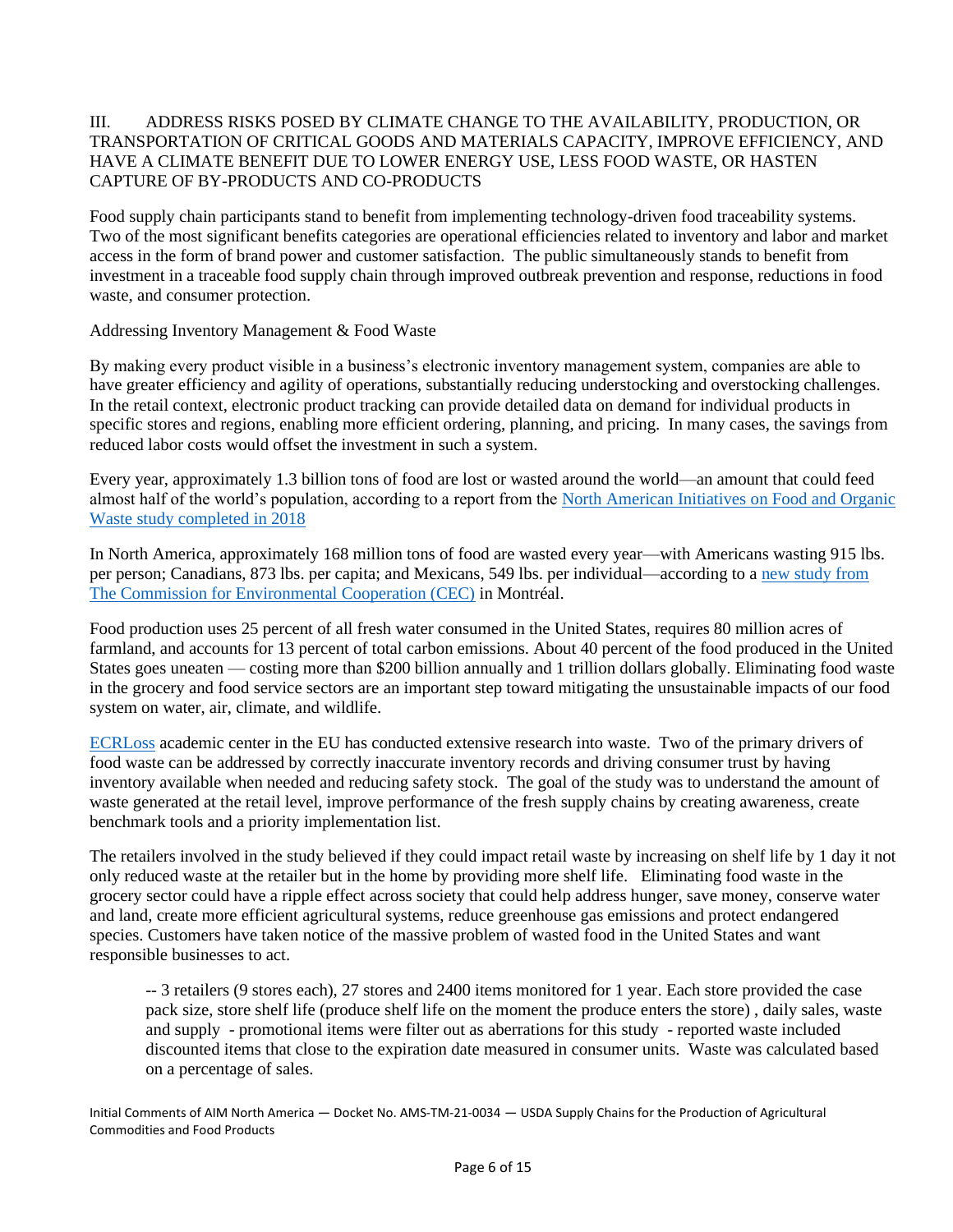The environmental and socioeconomic impacts of food, loss, and waste (FLW) across the food supply chain are significant. Using multiple recent studies, including [FAO's Food Wastage Footprint](http://www.fao.org/3/i3347e/i3347e.pdf) (FAO 2013), Commission for Environmental Cooperation (CEC) in Montréal's research team derived estimates of the impacts of FLW for North America per year. A few examples include:

- 193 million tons of greenhouse gas (GHG) emissions or equivalent CO2 for lifecycle of landfilled FLW; this is equal to 41 million cars being driven continuously for a year.
- 17.6 billion cubic meters of water used
- 22.1 million hectares (54.6 million acres) of cropland used
- 3.94 million tones of fertilizer used
- 38.6 million cubic meters of space used in landfill
- \$1,867 million spent in tipping fees
- \$278 billion in market value of FLW lost
- 217 trillion kilocalories in potential energy lost

The **[ECRLoss](https://ecr-shrink-group.com/medias/research/Waste/2016%20ECR%20report%20final%20version.pdf)** centered achieved the following results

- ➢ Increase Product Shelf Life by one day Waste Reduction 42.8% / On-Shelf Availability (OSA) Increase 3.4%
- $\triangleright$  Match Fulfillment to Demands Waste Reduction 32.5% / OSA Increase 2.0%

IV. ADDRESS THE VISIBILITY OF NATURAL, MARKET, ECONOMIC, GEOPOLITICAL, HUMAN-RIGHTS OR FORCED-LABOR RISKS OR OTHER CONTINGENCIES THAT MAY DISRUPT, STRAIN, COMPROMISE ORE ELIMINATE THE SUPPLY CHAIN INCLUDING RISKS POSED BY SUPPLY CHAINS' RELIANCE OF DIGITAL PRODUCTS.

A. Human Rights or Forced-Labor Risks

Despite growing efforts by business, investors, civil society, and policymakers over the past two decades, workers in global supply chains continue to experience human rights abuses. The International Labor Organization (ILO) estimates that of the 24.9 million victims of forced labor in the world, about 16 million people are exploited in the private sector. (O, "Global Estimates of Modern Slavery: Forced Labour and Forced Marriage," 2017.)

An excellent report from HUMAN RIGHTS CENTER UC BERKELEY SCHOOL OF LAW entitled [Technology](https://humanrights.berkeley.edu/sites/default/files/publications/technology_solutions_for_advancing_human_rights_in_global_supply_chains_june_2019_0.pdf)  [Solutions for Advancing Human Rights in Global Supply Chains A Landscape Assessment 2019](https://humanrights.berkeley.edu/sites/default/files/publications/technology_solutions_for_advancing_human_rights_in_global_supply_chains_june_2019_0.pdf) made these points. Technology solutions exist to address the traceability of food from source to consumer they have spent less time focusing on the following components: Human rights risk assessment and due diligence, Supplier audit and compliance management, Consumer engagement (e.g., providing human rights–related information to customers or consumers). AIM NA and responsible solution providers need to advocate for the use of responsible design principles, such as the [Worker Engagement Supported by Technology \(WEST\) Principles.](https://westprinciples.org/) The WEST Principles are a set of guidelines developed to maximize the impact of technology-driven efforts to engage workers in global supply chains. They give guidance on how to design and implement technological solutions that identify and address worker abuse and exploitation. Technology-driven approaches can enable stakeholders at all levels of global supply chains to act against human rights abuses and improve worker well-being.

B. Reliance of Digital Products

Technologies such as the ones below are emerging to protect data in the digital supply chain.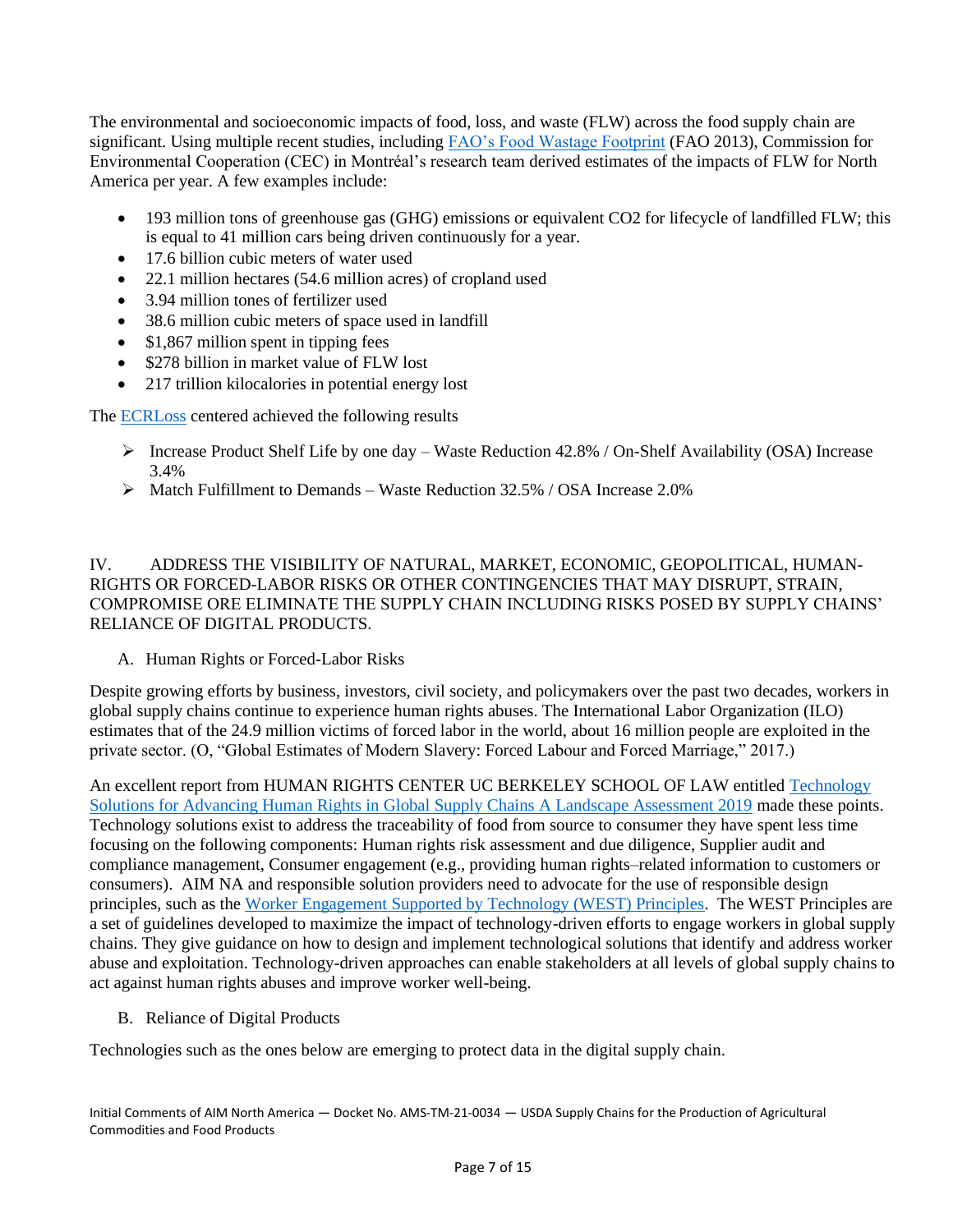- The W3C has developed a specification for Decentralized Identifiers (DIDs) v1.0. Decentralized identity is an emerging concept that gives back control of identity to owner of the data through the use of an identity wallet in which they collect verified information about themselves from certified issuers.
- ISO 20248 Automatic identification and data capture techniques Data structures Digital signature meta structures.
- Global GAP (Good Agricultural Procedure) has a Chain of Custody Standard (CoC)

The above standards will help ensure permissioned accurate access of the data by authorized people in the supply chain. In the food supply chain, you have a physical product, a key tenet of traceability is to attach a data carrier with a digital identity to the physical product. There are various technics used to ensure the accurate contents of the data carrier from symbol verification to ISO 20248. This physical data carrier provides an "offline" method of obtaining information about a food product.

### V. DEVELOPING DOMESTIC SUPPLIES WORKFORCE CAPABILITIES, STRENGTHEN MARKET TRANSPARENCY, INCLUDING TRACEABILITY, CONSUMER CONNECTION, BRAND PROTECTION, INVENTORY MANAGEMENT AND SUPPLY CHAIN VISIBILITY.

# A. Brand Power & Consumer Demand

Direct digital interactivity between the consumer and the product is becoming a key means of encouraging brand loyalty and re-purchasing. In 2018, 75% of consumers would be willing to switch brands if another offered them more in-depth product information beyond the label, up from 39% in 2016. Similarly, consumers are increasingly demanding information about sustainability. More than ever, consumers are willing to engage with businesses that invest in food safety technology. Meeting this demand for ingredients and process transparency requires information to be collected, stored, and shared throughout each step of the supply chain. Some digital tags, such as RFID, enable end-users to access data about the product to which they are attached. Digital tags have massive advantages over inventory systems that rely on traditional barcodes because RFID chips have a unique identity, can be read at greater distances, read one to many, and do not require a direct line of sight for scanning.

Traceability requirements need to facilitate the use of customizable solutions. Providing a single solution that can satisfy regulatory requirements while also enabling businesses to connect with consumers will reduce potential resistance to adopting compliance measures. Additionally, investing in technology-driven traceability helps to create a food safety culture of trust and transparency.

#### VI. REVIEW ON THE GOVERNMENT-WIDE EFFORT TO STRENGTHEN SUPPLY CHAINS, INCLUDING IDENTIFICATION FOR OPPORTUNITIES TO COORDINATE ACTIONS WITH ONGOING EFFORTS THAT COULD BE CONSIDERED DUPLICATIVE OF THE WORK OF EXECUTIVE ORDER, "AMERICA'S SUPPLY CHAINS" (86 FR 11849) (E.O. 14017), DATED FEBRUARY 24, 2021

- FSMA 204
- New Era of Smarter Food Safety
- UDI
- DSCSA
- Feed the Future Enabling Environment for Food Security
- Strengthening Organic Enforcement Proposed Rule
- USDA Graded Cage-Free Eggs: All They're Cracked Up To Be
- International Trade Data System (ITDS): Helping Boost Trade
- USDA Study The value of traceability in the beef industry markets
- US Customs and Border Patrol conducting POC to identify products digitally as they enter the country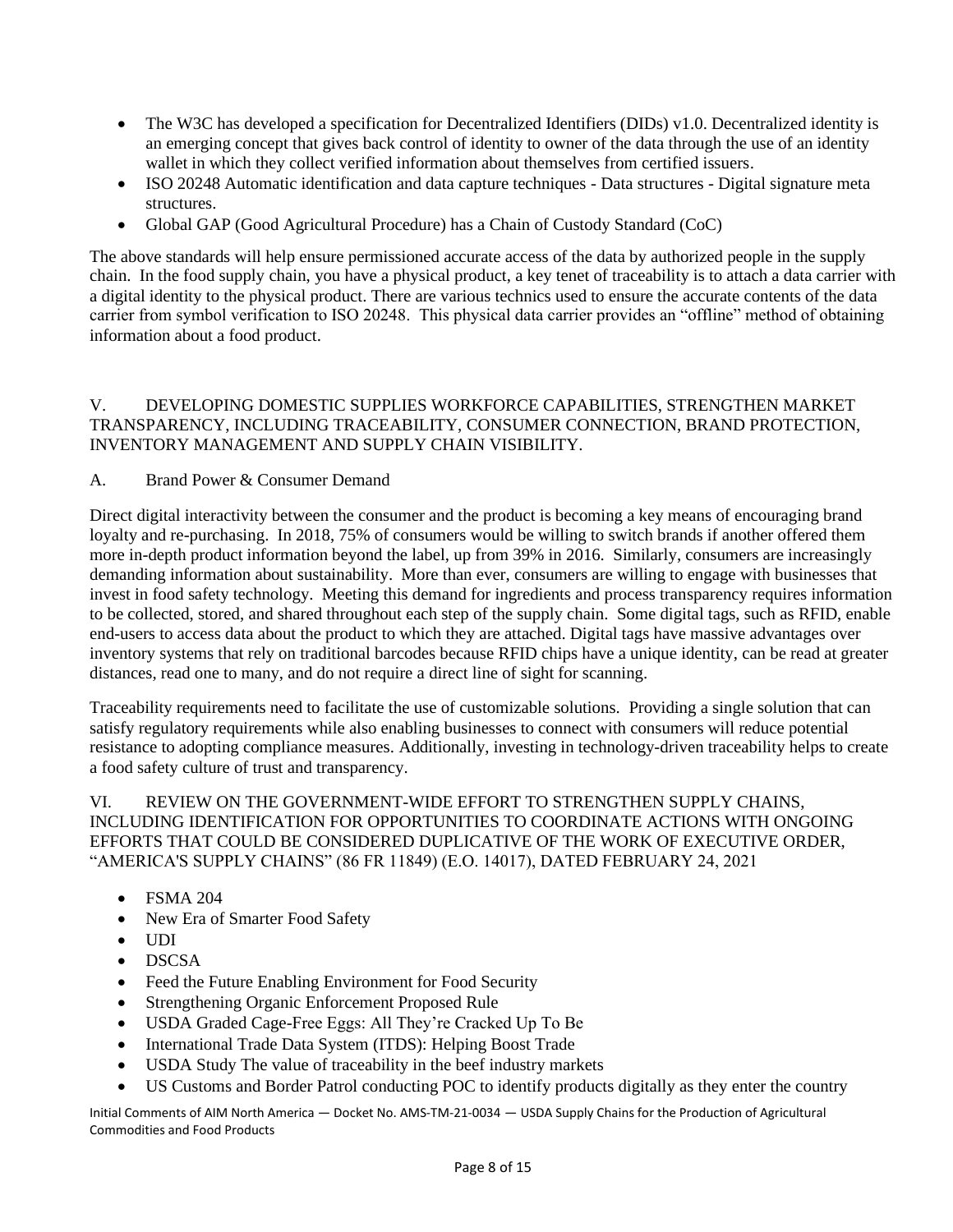#### **CONCLUSION**

The United States needs resilient, diverse, and secure supply chains to ensure our economic prosperity and national security. Pandemics and other biological threats, cyber-attacks, climate shocks and extreme weather events, terrorist attacks, geopolitical and economic competition, and other conditions can reduce critical manufacturing capacity and the availability and integrity of critical goods, products, and services. Resilient American supply chains will revitalize and rebuild domestic manufacturing capacity, maintain America's competitive edge in research and development, and create well-paying jobs. They will also support small businesses, promote prosperity, advance the fight against climate change, and encourage economic growth in communities of color and economically distressed areas.

Resilient supply chains must focus on the adoption of technology to bring automation, integrity and data management solutions to supply chain traceability. The role of government in this arena is to facilitate the use of technology and establish standards that allow for new technologies to work together seamlessly.

The first step USDA should take is to establish rules for global unique identifiers, minimum content for those global unique identifiers, and the electronic capture and sharing of required information. Digital technology can accomplish many of the goals the EO outlined—building secure, resilient and secure supply chains to address the needs of the 21st Century.

AIM North America thanks the USDA for this very useful effort, and for its consideration of our comments. If we can provide additional information or answer any questions, please do not hesitate to contact the undersigned.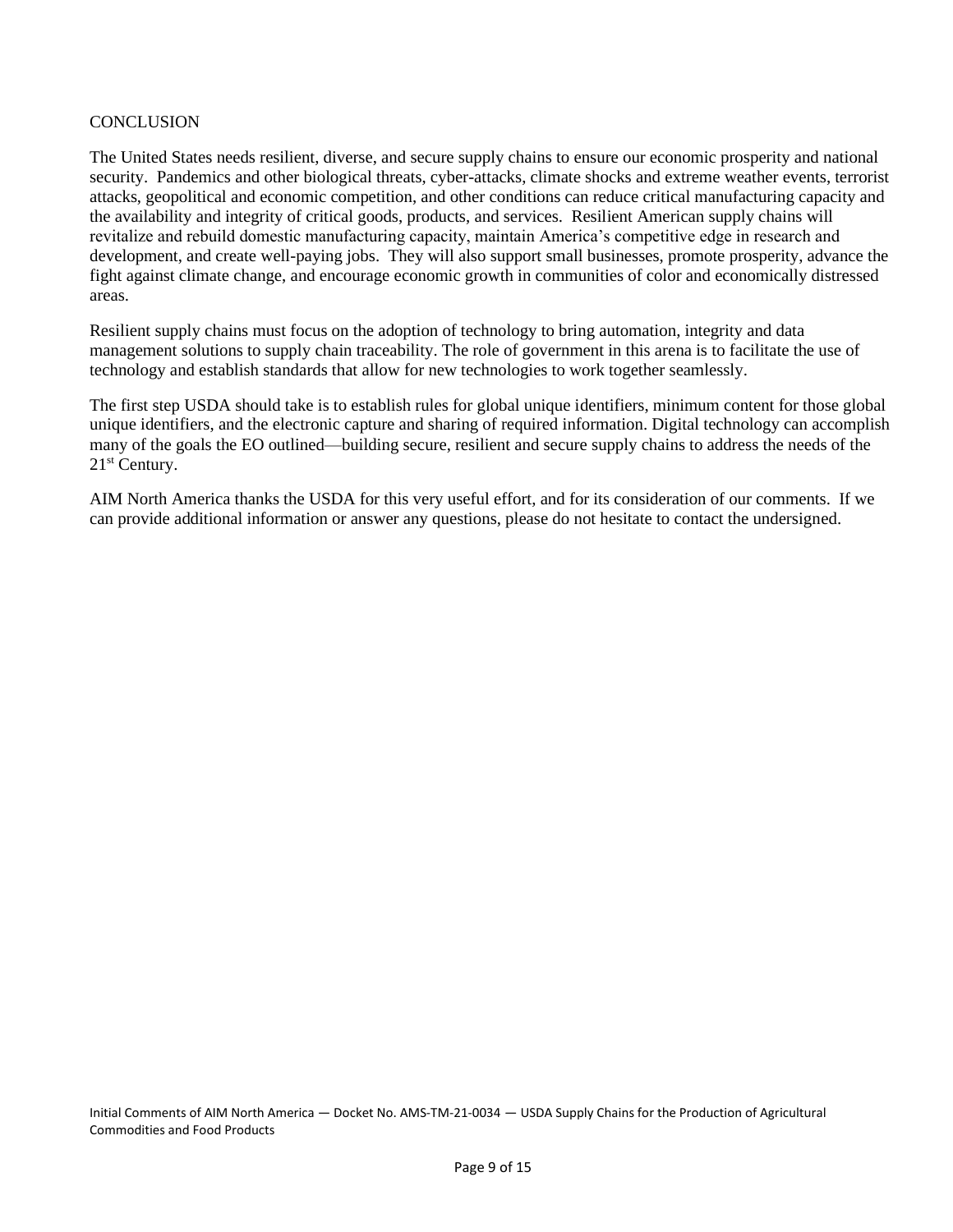# **APPENDIX A**

# **Standards Organizations**

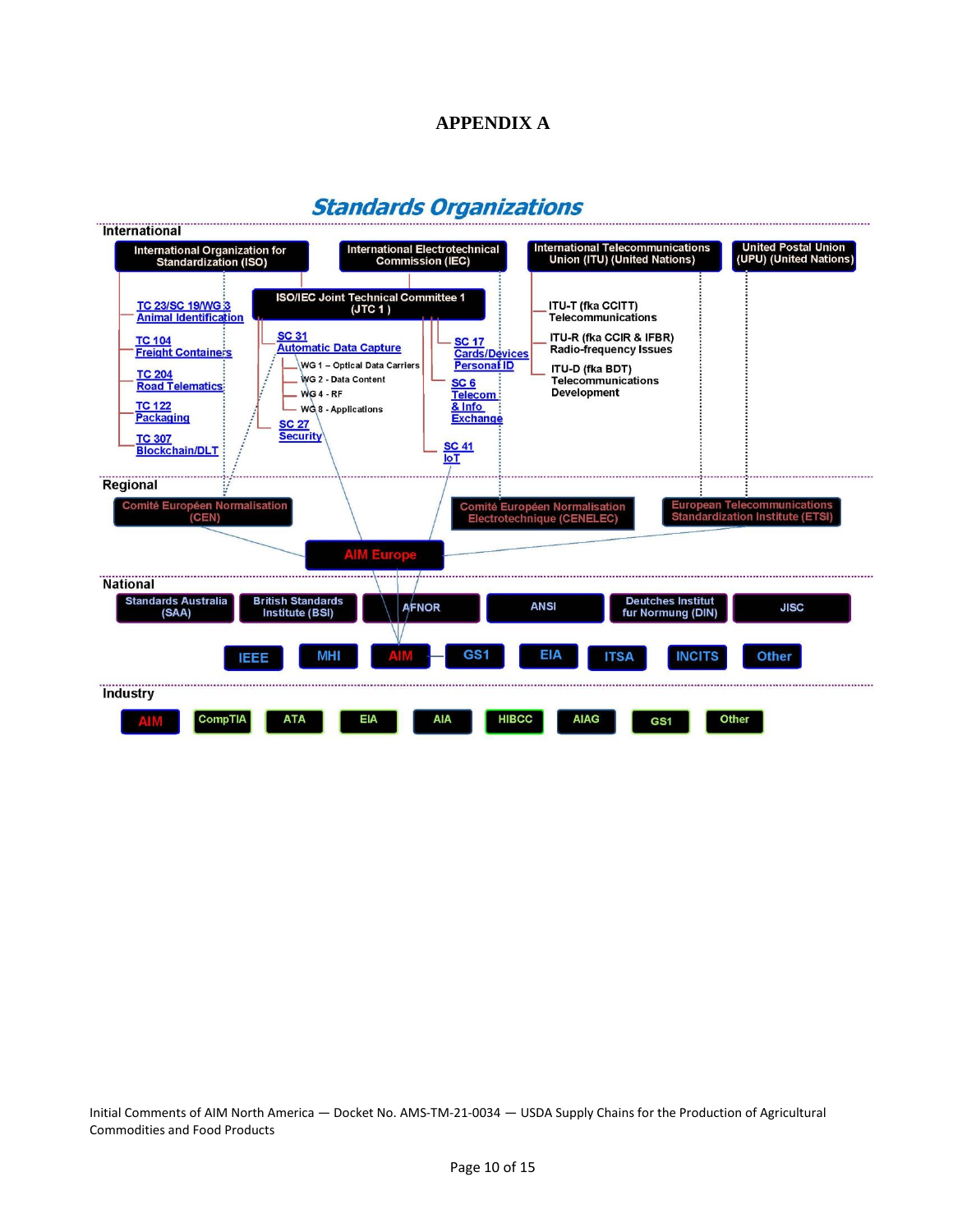# **Standards Organizations**

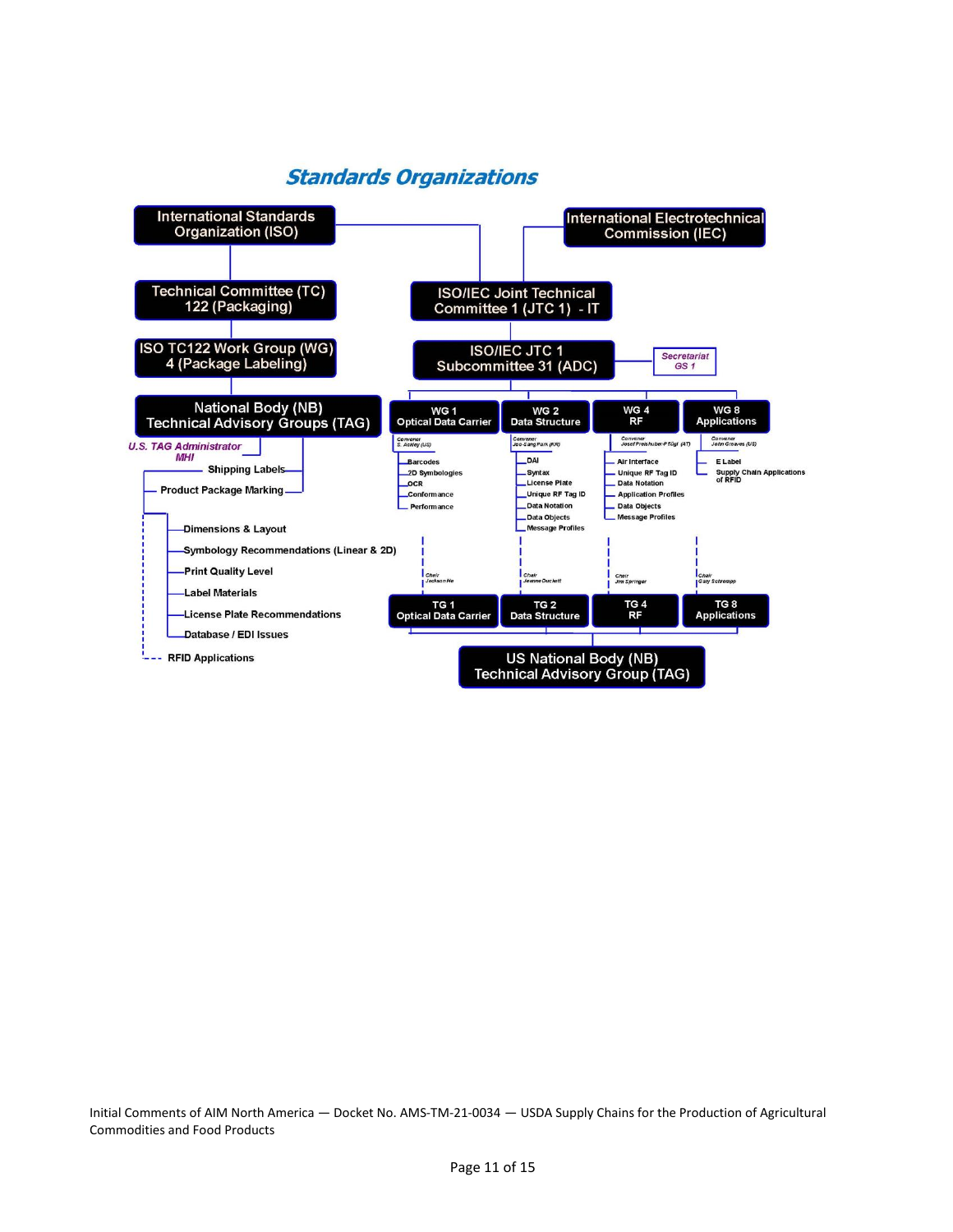# **AIM Relationships**

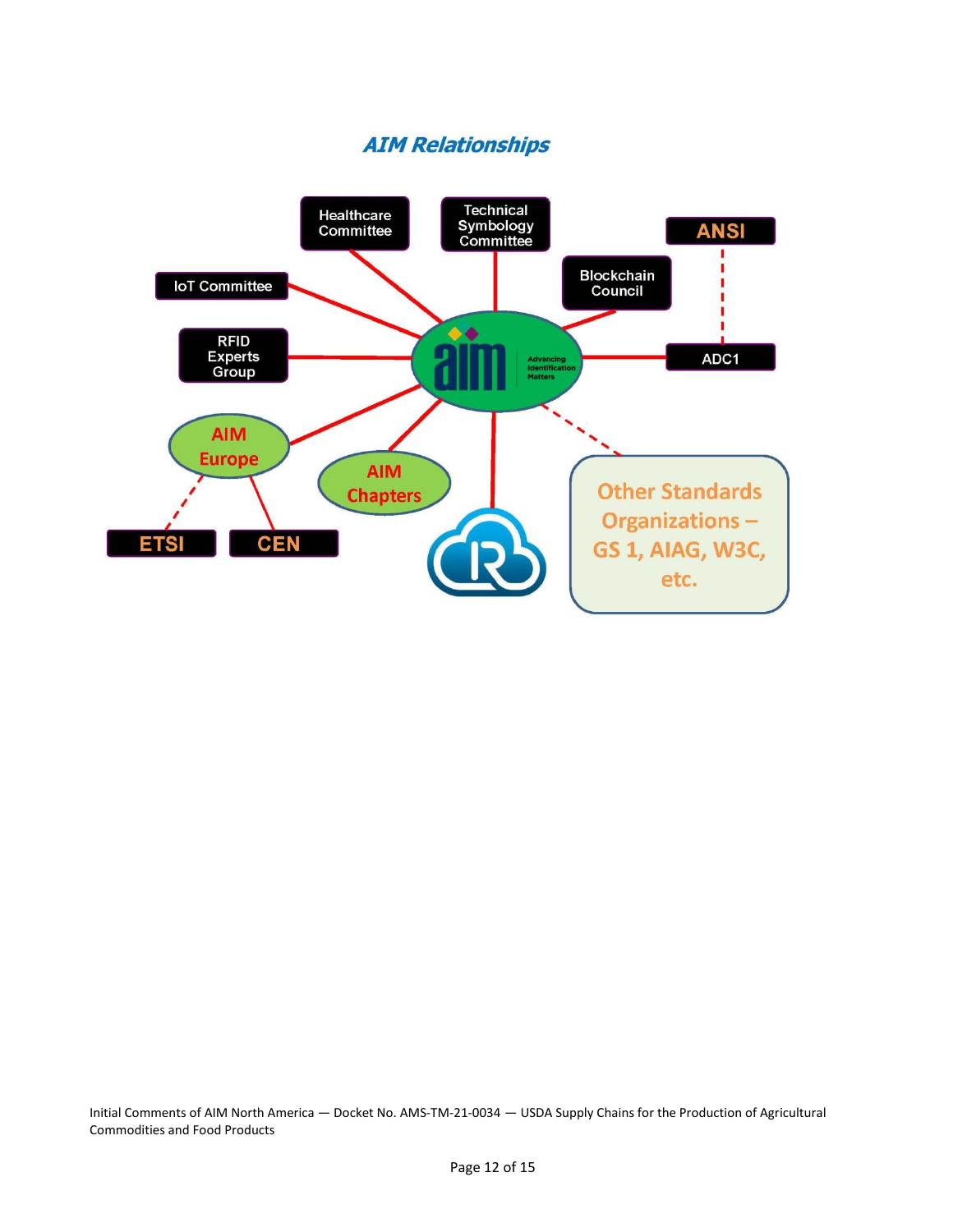# **Some Key IoT Standards Developers**

#### 3GPP **ITU-T ISO** IEC **IEEE IETF** ETSI **International IEEE P2413** Industrial Internet<br>Consortium (IIC) **SG 20** W<sub>3C</sub> IP-based to! loT &<br>Smart Cities ectura<br>for th **ISO/IECJTC1** Open Internet<br>Consortium (OIC) others  $SC<sub>17</sub>$ SC 41  $WG$  11 sc<sub>2</sub> **ANSI US Counterparts Department of State** (US Member -- ISO) (US Member -- ITU) **INCITS** US TAG Report Pot Executive Board<br>(USTAG - ISO/IECJTC 1) INCITS 1<br>(US TAG - JTC 1/ SC<br>41 &<br>JTC 1/WG 11) CITS T r Security<br>3 – JTC 1/ SC<br>27) ODP<br>ISTAG <mark>–</mark> JTC 1/ SC 6)

# **Some IoT Standards Developers**

Key: TAG = Technical Advisory Group;  $\Box$  = private sector, national member-based international standards body;  $\square$  = UN agency, member state-based international standards body;<br> $\bigcirc$  = private sector, international stan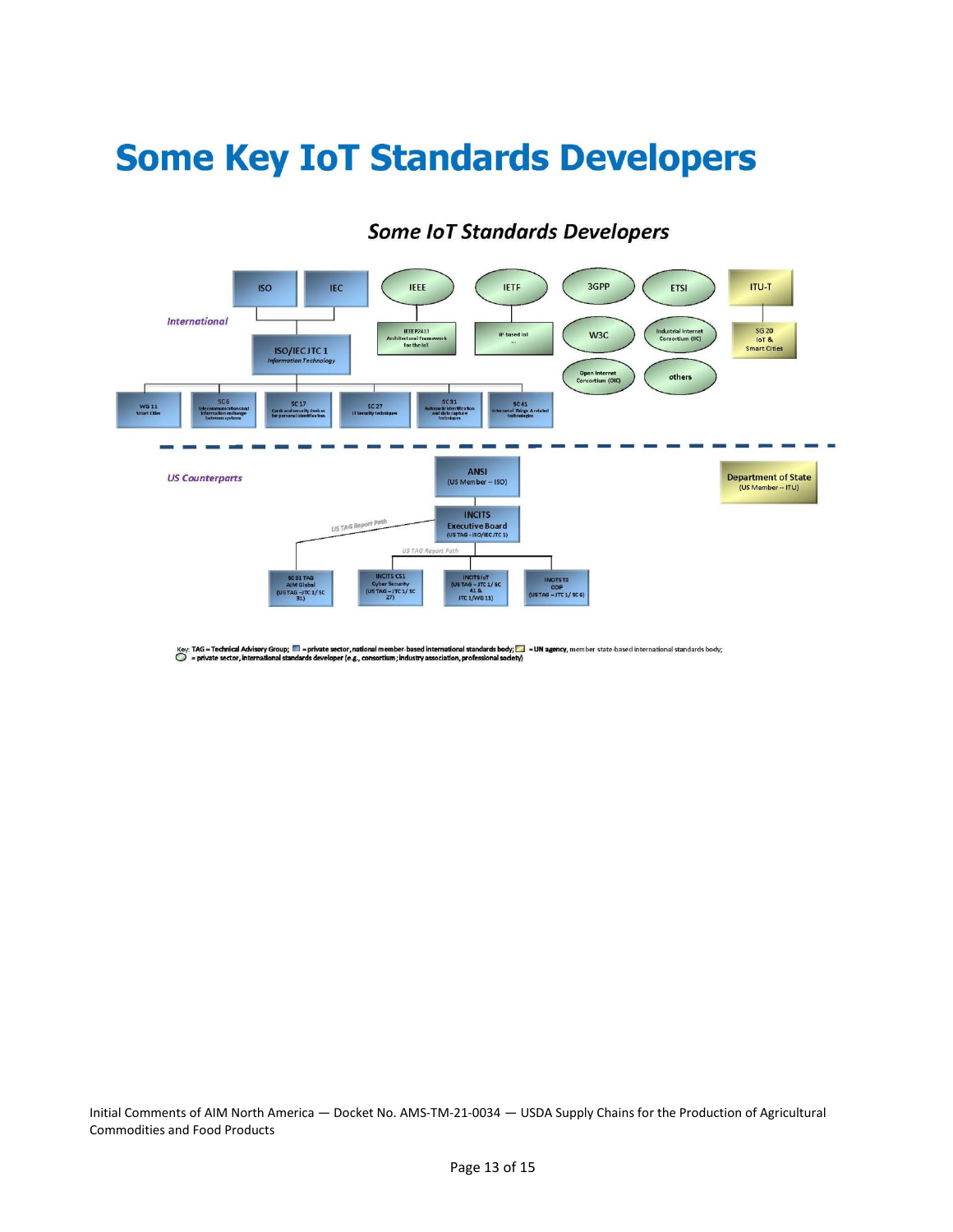# **APPENDIX B**

AIM Ultracode International Symbology Standard

AIM 7351731 Medical Electrical Equipment & Sys Electro Immunity Test for RFID Readers

AIM ISS DotCode Symbology Specification

Global Numeric Code Issuing Agencies in accordance with ISO 15459 [https://www.aimglobal.org/uploads/1/2/4/5/124501539/register-iac-def\\_2019.pdf](https://www.aimglobal.org/uploads/1/2/4/5/124501539/register-iac-def_2019.pdf)

ISO/IEC 15459-1:2014 Information Technology - Automatic Identification And Data Capture Techniques - Unique Identification - Part 1: Individual Transport Units

ISO/IEC 15459-2:2015 INFORMATION TECHNOLOGY — AUTOMATIC IDENTIFICATION AND DATA CAPTURE TECHNIQUES — UNIQUE IDENTIFICATION — PART 2: REGISTRATION PROCEDURES

ISO/IEC 15459-3:2014 Information technology — Automatic identification and data capture techniques — Unique identification — Part 3: Common rules

ISO/IEC 15459-4:2014 Information Technology - Automatic Identification And Data Capture Techniques - Unique Identification - Part 4: Individual Products And Product Packages

ISO/IEC 15459-5:2014 Information technology — Automatic identification and data capture techniques — Unique identification — Part 5: Individual returnable transport items (RTIs)

ISO/IEC 15459-6:2014 Information technology — Automatic identification and data capture techniques — Unique identification — Part 6: Groupings

ISO/IEC 15459-8:2009 Information technology — unique identifiers — Part 8: Grouping of transport units

# **GS1/ ISO Standards list**

| <b>ISO</b> Standard    | GS1 Component                                     |
|------------------------|---------------------------------------------------|
| ISO/IEC 15459-6        | <b>GTIN</b> (Global Trade Item Number             |
| <b>ISO/IEC 15459-4</b> | <b>SGTIN</b> (Serialized Global Trade Item Number |
| <b>ISO/IEC 6523</b>    | <b>GLN</b> (Global Location Number                |
| <b>ISO/IEC 15459-1</b> | SSCC (Serial Shipping Container Code              |
| ISO/IEC 15459-4 & 5    | GIAI (Global Individual Asset Identifier          |
| ISO/IEC 15459-5        | <b>GRAI</b> (Global Returnable Asset Identifier   |
| <b>ISO/IEC 15418</b>   | <b>GSRN</b> (Global Service Relationship Number)  |